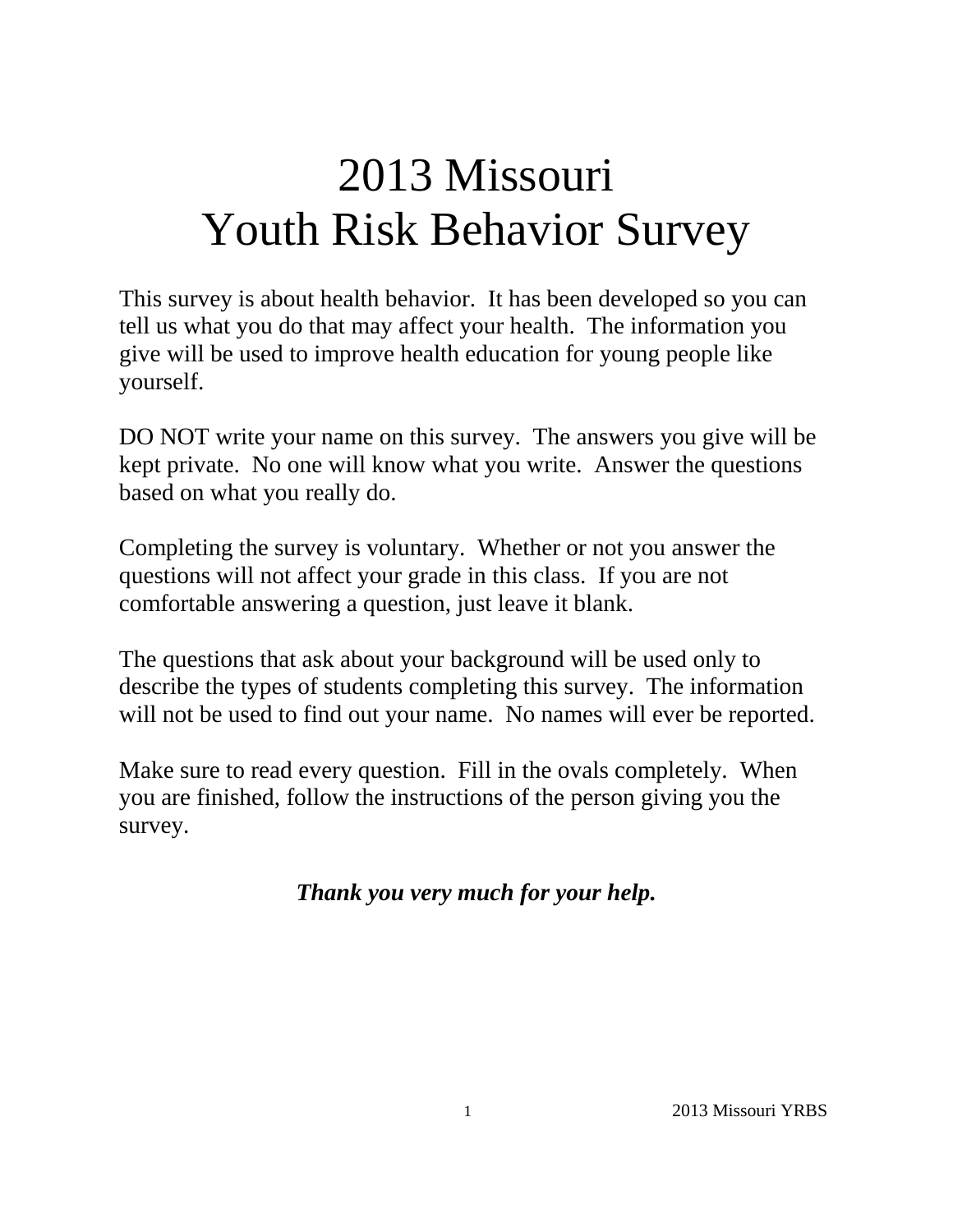#### **Directions**

- **Use a #2 pencil only.**
- **Make dark marks.**
- Fill in a response like this:  $A B \bullet D$ .
- **If you change your answer, erase your old answer completely.**
- 1. How old are you?
	- A. 12 years old or younger
	- B. 13 years old
	- C. 14 years old
	- D. 15 years old
	- E. 16 years old
	- F. 17 years old
	- G. 18 years old or older
- 2. What is your sex?
	- A. Female
	- B. Male
- 3. In what grade are you?
	- A. 9th grade
	- B. 10th grade
	- C. 11th grade
	- D. 12th grade
	- E. Ungraded or other grade
- 4. Are you Hispanic or Latino?
	- A. Yes
	- B. No
- 5. What is your race? **(Select one or more responses.)**
	- A. American Indian or Alaska Native
	- B. Asian
	- C. Black or African American
	- D. Native Hawaiian or Other Pacific Islander
	- E. White

6. How tall are you without your shoes on?

> Directions: Write your height in the shaded blank boxes. Fill in the matching oval below each number.

#### Example

| <b>Height</b>             |                                           |  |
|---------------------------|-------------------------------------------|--|
| Feet                      | <b>Inches</b>                             |  |
| 5                         | 7                                         |  |
| $\circledS$               | $^{\circledR}$                            |  |
| $\overline{\circledcirc}$ | $\circled{0}$                             |  |
| ۸                         | $^{\circledR}$                            |  |
| $6$                       | $\overline{\textcircled{\scriptsize{3}}}$ |  |
| $\overline{\circ}$        | $^{\circledR}$                            |  |
|                           | $\circledS$                               |  |
|                           | $\circledS$                               |  |
|                           | ٠                                         |  |
|                           | $^\circledR$                              |  |
|                           | $^{\circledR}$                            |  |
|                           | $^{\circledR}$                            |  |
|                           | J.                                        |  |

7. How much do you weigh without your shoes on?

> Directions: Write your weight in the shaded blank boxes. Fill in the matching oval below each number.

#### Example

| Weight                               |                          |                                                         |  |
|--------------------------------------|--------------------------|---------------------------------------------------------|--|
| <b>Pounds</b>                        |                          |                                                         |  |
| $\boldsymbol{l}$                     | 5                        |                                                         |  |
| $^{\circledR}$                       | $\overline{\circ}$       | $\frac{2}{\circledcirc}$                                |  |
|                                      | $\overline{\mathbb{O}}$  | Œ                                                       |  |
| $\mathcal{Q}$                        | $\circled{2}$            | ٠                                                       |  |
| $\overline{\textcircled{\small{3}}}$ | ③                        | T                                                       |  |
|                                      | $\overline{\circledast}$ | $\circledast$                                           |  |
|                                      | ۰                        | $\frac{\textcircled{\tiny{R}}}{\textcircled{\tiny{R}}}$ |  |
|                                      | $^{\circ}$               |                                                         |  |
|                                      | $\overline{C}$           | $\overline{C}$                                          |  |
|                                      | $^\circledR$             | ®                                                       |  |
|                                      | g                        |                                                         |  |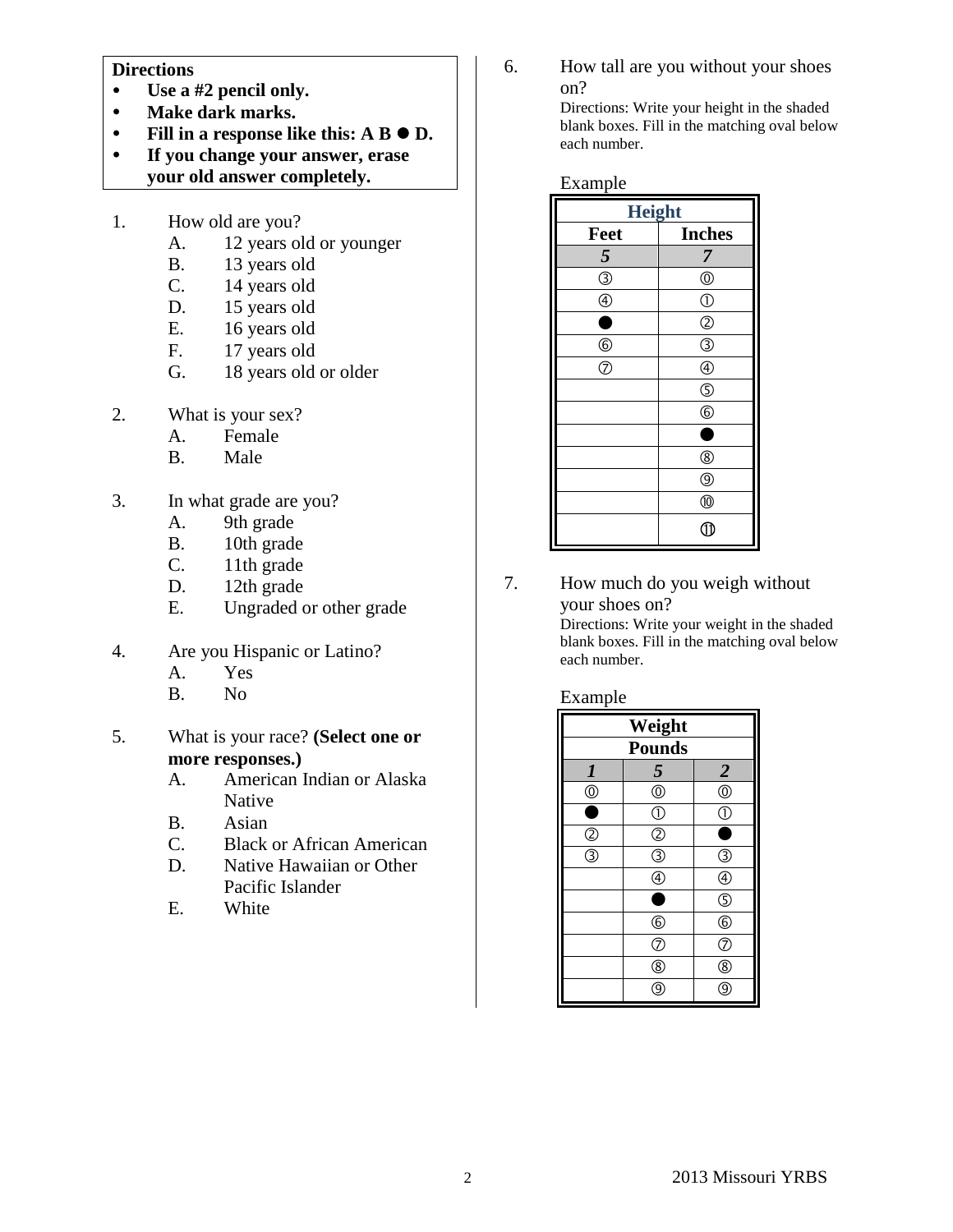# **The next 7 questions ask about safety.**

- 8. **When you rode a bicycle** during the past 12 months, how often did you wear a helmet?
	- A. I did not ride a bicycle during the past 12 months
	- B. Never wore a helmet
	- C. Rarely wore a helmet
	- D. Sometimes wore a helmet
	- E. Most of the time wore a helmet
	- F. Always wore a helmet
- 9. How often do you wear a seat belt when **riding** in a car driven by someone else?
	- A. Never
	- B. Rarely
	- C. Sometimes
	- D. Most of the time
	- E. Always
- 10. How often do you wear a seat belt when **driving** a car?
	- A. I do not drive a car
	- B. Never
	- C. Rarely
	- D. Sometimes
	- E. Most of the time
	- F. Always
- 11. During the past 30 days, how many times did you **ride** in a car or other vehicle **driven by someone who had been drinking alcohol**?
	- A. 0 times
	- B. 1 time
	- C. 2 or 3 times
	- D. 4 or 5 times
	- E. 6 or more times
- 12. During the past 30 days, how many times did you **drive** a car or other vehicle **when you had been drinking alcohol**?
	- A. I did not drive a car or other vehicle during the past 30 days
	- B. 0 times
	- C. 1 time
	- D. 2 or 3 times
	- E. 4 or 5 times
	- F. 6 or more times
- 13. During the past 30 days, on how many days did you **text or e-mail** while **driving** a car or other vehicle?
	- A. I did not drive a car or other vehicle during the past 30 days
	- B. 0 days
	- C. 1 or 2 days
	- D. 3 to 5 days
	- E.  $6 to 9 days$
	- F. 10 to 19 days
	- G. 20 to 29 days
	- H. All 30 days
- 14. During the past 30 days, on how many days did you **talk on a cell phone** while **driving** a car or other vehicle?
	- A. I did not drive a car or other vehicle during the past 30 days
	- B. 0 days
	- $C.$  1 or 2 days
	- D. 3 to 5 days
	- E.  $6 to 9 days$
	- F. 10 to 19 days
	- G. 20 to 29 days
	- H. All 30 days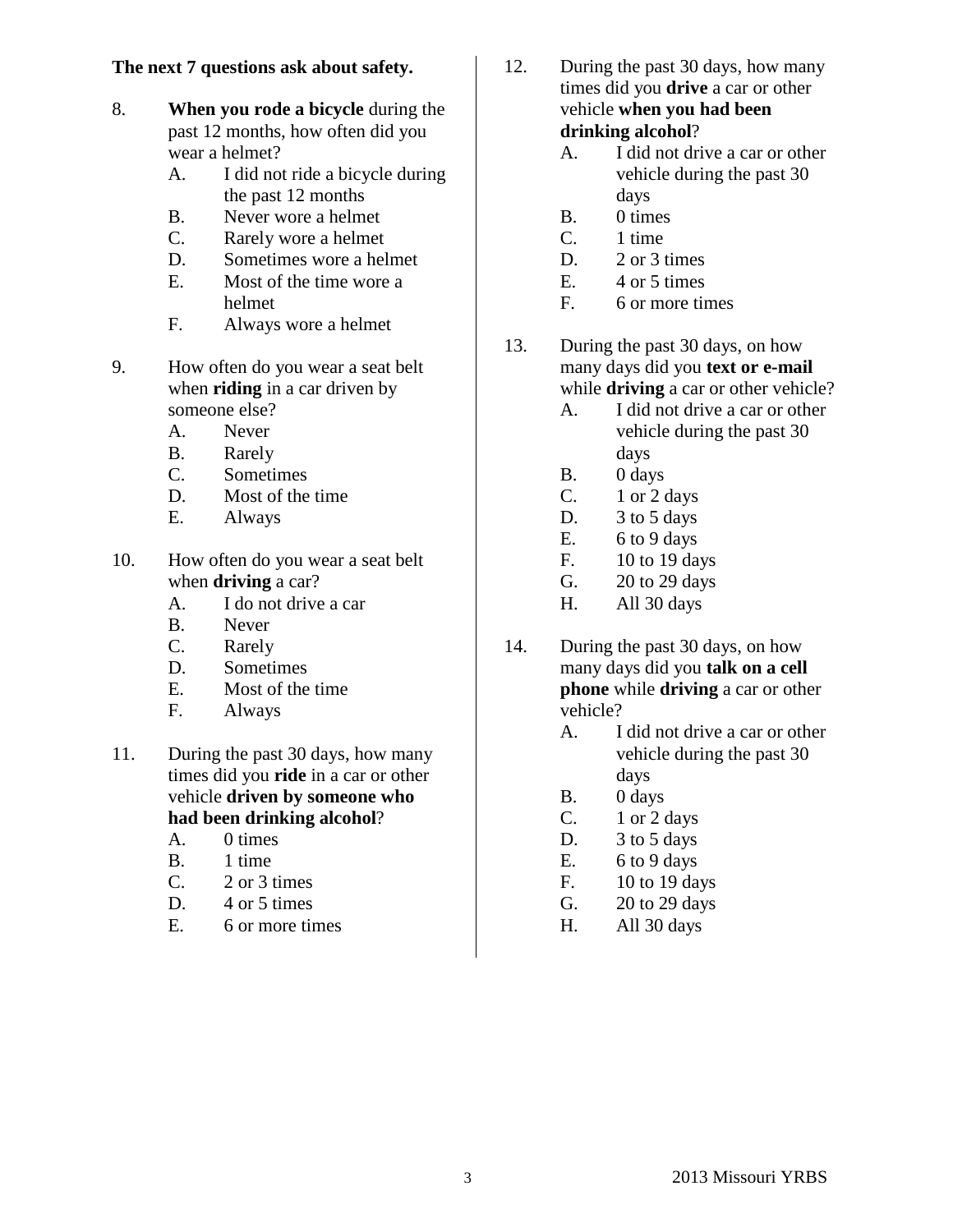**The next 4 questions ask about violencerelated behaviors.**

- 15. During the past 30 days, on how many days did you carry **a weapon** such as a gun, knife, or club?
	- A. 0 days
	- B. 1 day
	- C. 2 or 3 days
	- D.  $4$  or  $5$  days
	- E. 6 or more days
- 16. During the past 12 months, how many times were you in a physical fight in which you were injured and had to be treated by a doctor or nurse?
	- A. 0 times
	- B. 1 time
	- C. 2 or 3 times
	- D. 4 or 5 times
	- E. 6 or more times
- 17. Have you ever been physically forced to have sexual intercourse when you did not want to?
	- A. Yes
	- B. No
- 18. During the past 12 months, how many times did someone you were dating or going out with physically hurt you on purpose? (Count such things as being hit, slammed into something, or injured with an object or weapon.)
	- A. I did not date or go out with anyone during the past 12 months
	- B. 0 times
	- C. 1 time
	- D. 2 or 3 times
	- E.  $4$  or 5 times
	- F. 6 or more times

**The next question asks about bullying. Bullying is when 1 or more students tease, threaten, spread rumors about, hit, shove, or hurt another student over and over again. It is not bullying when 2 students of about the same strength or power argue or fight or tease each other in a friendly way.**

19. During the past 12 months, have you ever been bullied **on school property**?

| $P_{1}$ |     |
|---------|-----|
| A.      | Yes |

B. No

**The next 5 questions ask about sad feelings and attempted suicide. Sometimes people feel so depressed about the future that they may consider attempting suicide, that is, taking some action to end their own life.**

- 20. During the past 12 months, did you ever feel so sad or hopeless almost every day for **two weeks or more in a row** that you stopped doing some usual activities?
	- A. Yes
	- B. No
- 21. During the past 12 months, did you ever **seriously** consider attempting suicide?
	- A. Yes
	- B. No
- 22. During the past 12 months, did you make a plan about how you would attempt suicide?
	- A. Yes
	- B. No
- 23. During the past 12 months, how many times did you actually attempt suicide?
	- A. 0 times
	- B. 1 time
	- $C. 2$  or 3 times
	- D. 4 or 5 times
	- E. 6 or more times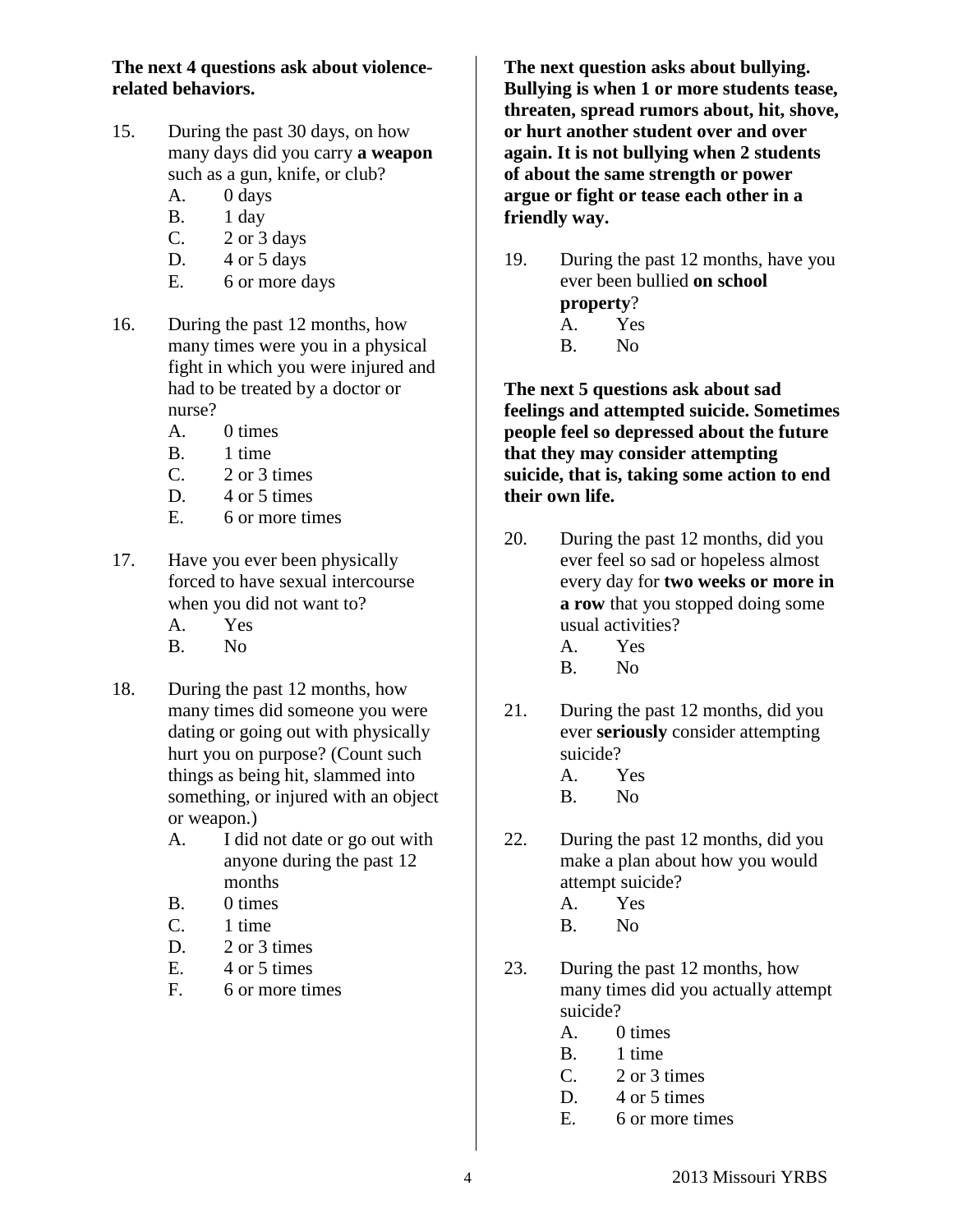- 24. **If you attempted suicide** during the past 12 months, did any attempt result in an injury, poisoning, or overdose that had to be treated by a doctor or nurse?
	- A. **I did not attempt suicide** during the past 12 months
	- B. Yes
	- C. No

## **The next 35 questions ask about tobacco use.**

- 25. Have you ever tried cigarette smoking, even one or two puffs? A. Yes
	- B. No
- 26. How old were you when you smoked a whole cigarette for the first time?
	- A. I have never smoked a whole cigarette
	- B. 8 years old or younger
	- C. 9 or 10 years old
	- D. 11 or 12 years old
	- E. 13 or 14 years old
	- F. 15 or 16 years old
	- G. 17 years old or older
- 27. During the past 30 days, on how many days did you smoke cigarettes?
	- A. 0 days
	- B. 1 or 2 days
	- C. 3 to 5 days
	- D.  $6$  to  $9$  days
	- E. 10 to 19 days
	- F. 20 to 29 days
	- G. All 30 days
- 28. During the past 30 days, how did you **usually** get your own cigarettes? (Select only **one** response.)
	- A. I did not smoke cigarettes during the past 30 days
	- B. I bought them in a store such as a convenience store, supermarket, discount store, or gas station
	- C. I bought them from a vending machine
	- D. I gave someone else money to buy them for me
	- E. I borrowed (or bummed) them from someone else
	- F. A person 18 years old or older gave them to me
	- G. I took them from a store or family member
	- H. I got them some other way
- 29. Have you ever smoked cigarettes daily, that is, at least one cigarette every day for 30 days?
	- A. Yes
	- B. No
- 30. When you bought or tried to buy cigarettes in a store during the past 30 days, were you ever asked to show proof of age?
	- A. I did not try to buy cigarettes in a store during the past 30 days
	- B. Yes, I was asked to show proof of age
	- C. No, I was not asked to show proof of age
- 31. Do you want to stop smoking cigarettes?
	- A. I do not smoke cigarettes now
	- B. Yes
	- C. No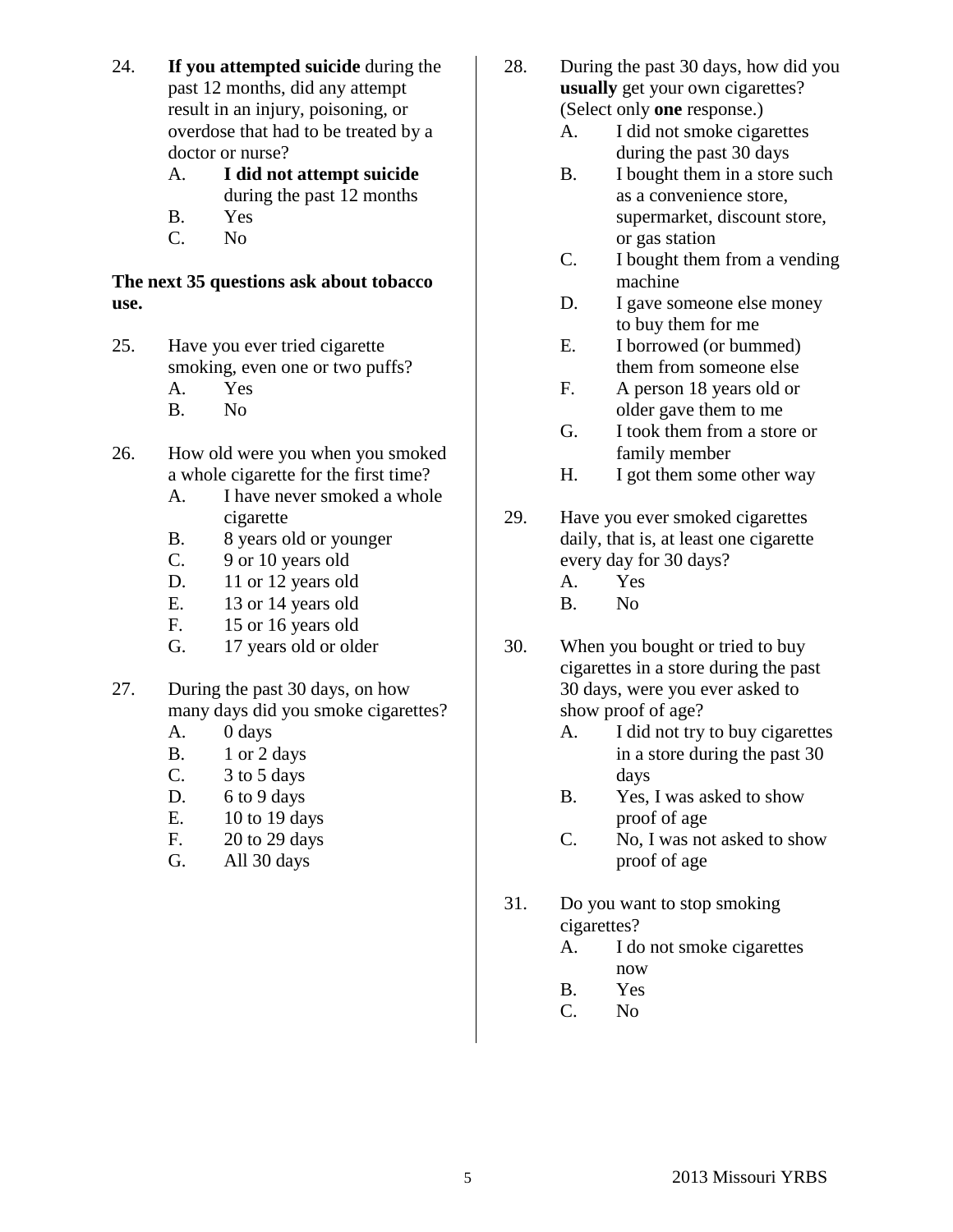- 32. How many times during the past 12 months have you stopped smoking cigarettes for one day or longer because you were trying to quit smoking?
	- A. I did not smoke cigarettes during the past 12 months
	- B. I did not try to quit smoking cigarettes during the past 12 months
	- C. 1 time
	- D. 2 times
	- E. 3 to 5 times
	- F.  $6 \text{ to } 9 \text{ times}$
	- G. 10 or more times
- 33. Have you ever tried smoking an electronic cigarette, or E-cigarette, even just one time?
	- A. Yes
	- B. No
- 34. Do you think that you will try a cigarette soon?
	- A. I have already tried smoking cigarettes
	- B. Yes
	- C. No
- 35. Do you think you will smoke a cigarette at anytime during the next year?
	- A. Definitely yes
	- B. Probably yes
	- C. Probably not
	- D. Definitely not
- 36. If one of your best friends offered you a cigarette, would you smoke it?
	- A. Definitely yes
	- B. Probably yes
	- C. Probably not
	- D. Definitely not
- 37. During the past 30 days, how many times have you seen or heard ads on TV, the Internet, or on the radio about the dangers of cigarette smoking?
	- A. 0 times during the past 30 days
	- B. 1 to 3 times during the past 30 days
	- C. 1 to 3 times per week
	- D. Daily or almost daily
	- E. More than once a day
- 38. During the past 12 months, did you participate in any community activities to educate the public about the dangers of secondhand smoke?
	- A. Yes
	- B. No
- 39. During the past 7 days, on how many days were you in the same room with someone who was smoking cigarettes?
	- A. 0 days
	- B. 1 day
	- C. 2 days
	- D. 3 days
	- E. 4 days
	- F. 5 days
	- G. 6 days
	- H. 7 days
- 40. Which of the following statements best describes the rules about smoking inside the home where you live?
	- A. Never allowed inside my home
	- B. Allowed only at some times or in some places
	- C. Always allowed inside my home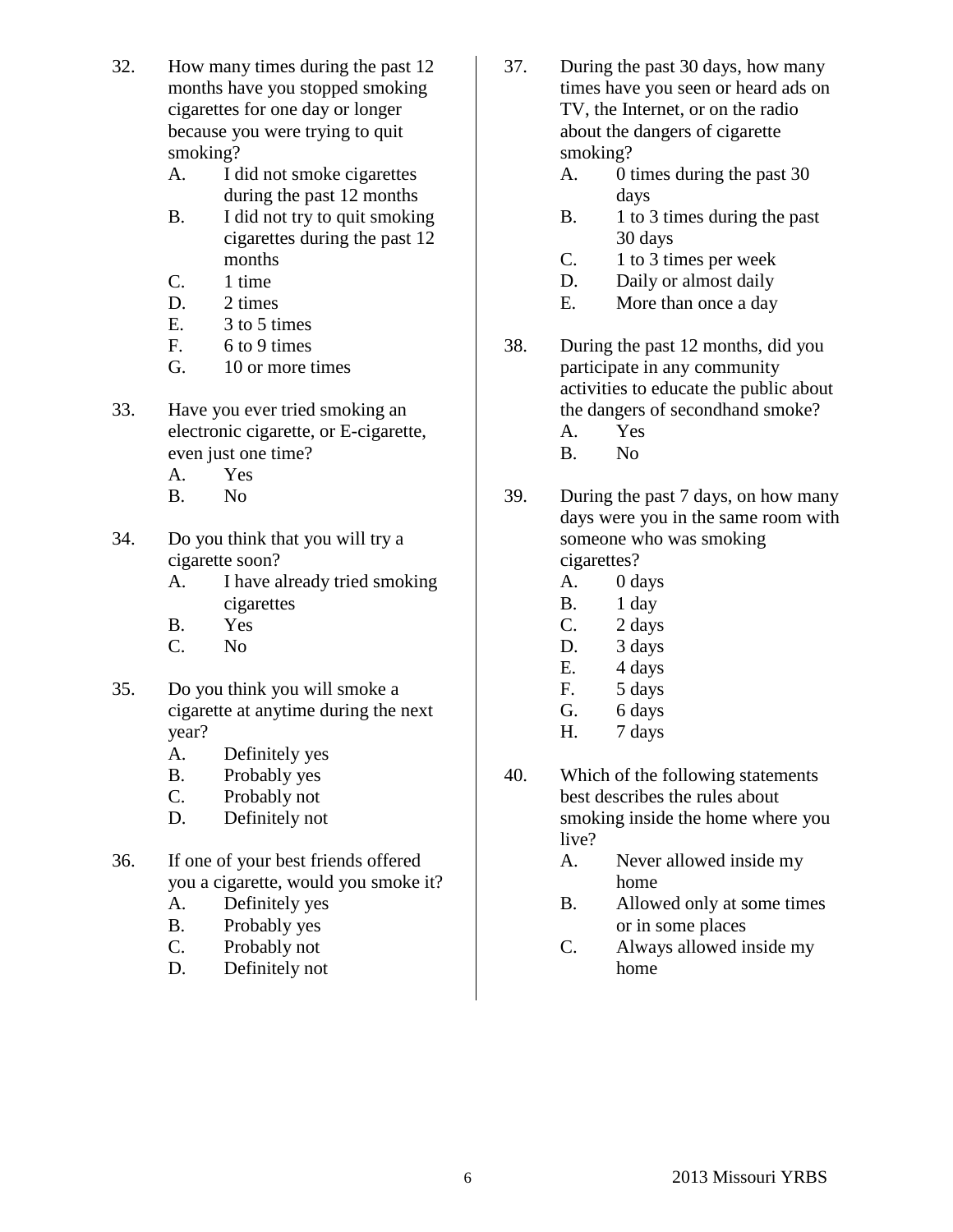- 41. What do you think people should do about smoking inside their home?
	- A. Never allow smoking inside their home
	- B. Allow smoking at some times or in some places
	- C. Always allow smoking inside their home
- 42. Which of the following statements best describes the rules about smoking in the vehicle you drive or ride in the most?
	- A. Never allowed inside the vehicle
	- B. Sometimes allowed inside the vehicle
	- C. Always allowed inside the vehicle
- 43. What do you think people should do about smoking in their vehicles?
	- A. Never allow smoking in their vehicles
	- B. Allow smoking at some times in their vehicles
	- C. Always allow smoking in their vehicles
- 44. During the past 7 days, on how many days did you ride in a car with someone who was smoking cigarettes?
	- A. 0 days
	- B. 1 day
	- C. 2 days
	- D. 3 days
	- E. 4 days
	- F. 5 days
	- G. 6 days
	- H. 7 days
- 45. During the past 7 days, on how many days did you breathe the smoke from someone who was smoking in the place where you work?
	- A. I did not work during the past 7 days
	- B. 0 days
	- $C.$  1 to 3 days
	- D. 4 to 6 days
	- E. All 7 days
- 46. What do you think people should do about smoking in indoor public places (such as malls, movie theaters, clubs, or restaurants)?
	- A. Never allow smoking in indoor public places
	- B. Allow smoking in indoor public places at some times or in some areas
	- C. Always allow smoking in indoor public places
- 47. Does anyone who lives with you smoke cigarettes?
	- A. Yes
	- B. No
	- C. Not sure
- 48. Does anyone who lives with you use chewing tobacco, snuff, or dip?
	- A. Yes
	- B. No
	- C. Not sure
- 49. How many of your four closest friends smoke cigarettes?
	- A. 0
	- B. 1
	- C. 2
	- D. 3
	- E. 4
	- F. Not sure
- 50. Have you ever used **chewing tobacco, snuff, or dip**, such as Redman, Levi Garrett, Beechnut, Skoal, Skoal Bandits, or Copenhagen?
	- A. Yes
	- B. No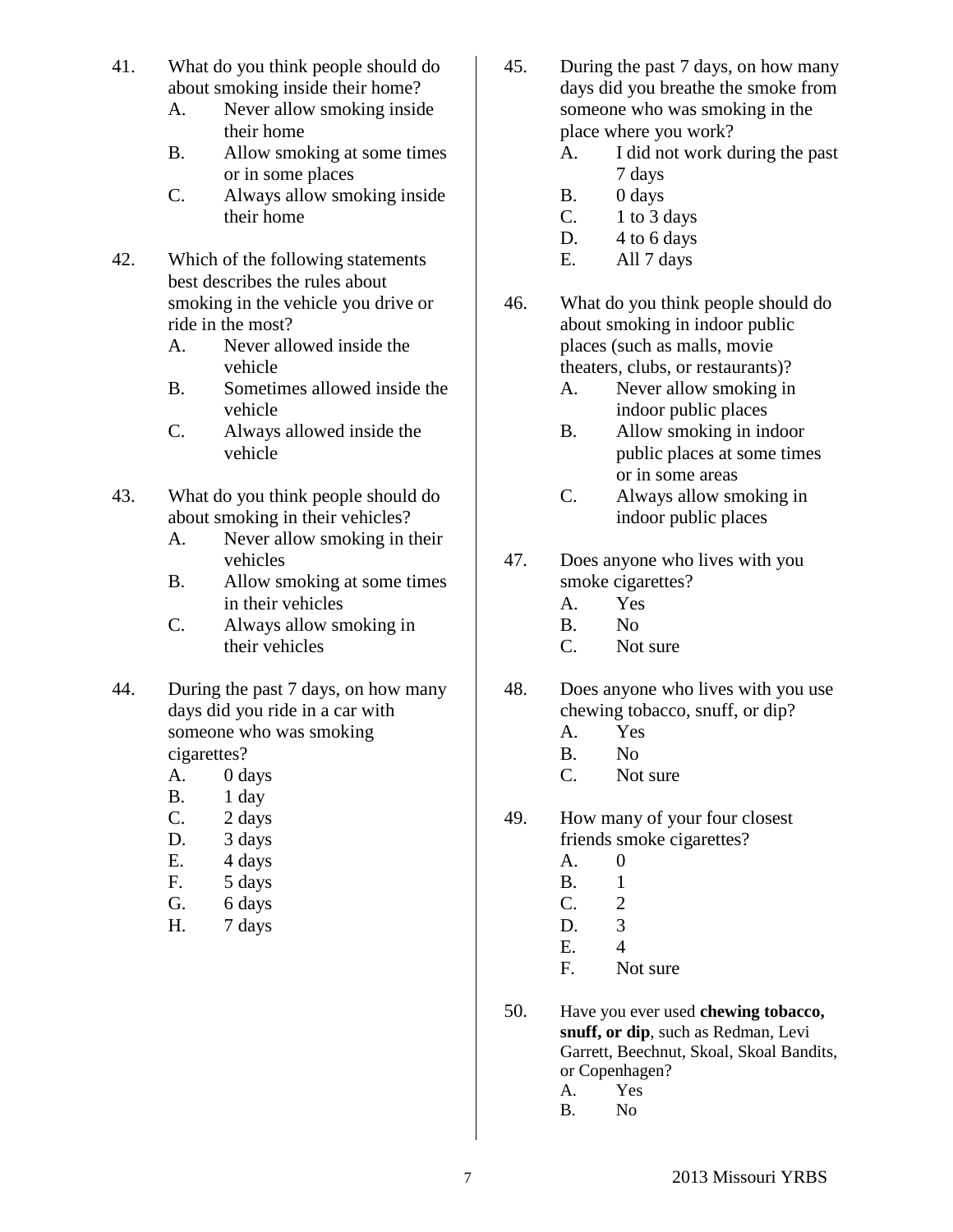- 51. How old were you when you used **chewing tobacco, snuff, or dip** for the first time?
	- A. I have never used chewing tobacco, snuff, or dip
	- B. 8 years old or younger
	- C. 9 or 10 years old
	- D. 11 or 12 years old
	- E. 13 or 14 years old
	- F. 15 or 16 years old
	- G. 17 years old or older
- 52. During the past 30 days, on how many days did you use **chewing tobacco, snuff, or dip**, such as Redman, Levi Garrett, Beechnut, Skoal, Skoal Bandits, or Copenhagen?
	- A. 0 days
	- B. 1 or 2 days
	- C. 3 to 5 days
	- D. 6 to 9 days
	- E. 10 to 19 days
	- F. 20 to 29 days
	- G. All 30 days

53. How many of your four closest friends use **chewing tobacco, snuff, or dip**?

- A. 0
- B. 1
- C. 2
- D. 3
- E. 4
- F. Not sure
- 54. Have you ever tried smoking **cigars, cigarillos, or little cigars**, even one or two puffs?
	- A. Yes
	- B. No
- 55. During the past 30 days, on how many days did you smoke **cigars, cigarillos, or little cigars**?
	- A. 0 days
	- B. 1 or 2 days
	- C.  $3 \text{ to } 5 \text{ days}$
	- D. 6 to 9 days
	- E. 10 to 19 days
	- F. 20 to 29 days
	- G. All 30 days
- 56. Have you ever participated in a program to help you quit using tobacco?
	- A. I have never used tobacco
	- B. Yes
	- C. No
- 57. Does your school have any special groups or classes for students who want to quit using tobacco?
	- A. Yes
	- B. No
	- C. Not sure
- 58. When you are using the Internet, how often do you see ads for tobacco products?
	- A. I do not use the Internet
	- B. Never
	- C. Rarely
	- D. Sometimes
	- E. Most of the time
	- F. Always
- 59. Would you ever use or wear something that has a tobacco company name or picture on it such as a lighter, t-shirt, hat, or sunglasses?
	- A. Definitely yes
	- B. Probably yes
	- C. Probably not
	- D. Definitely not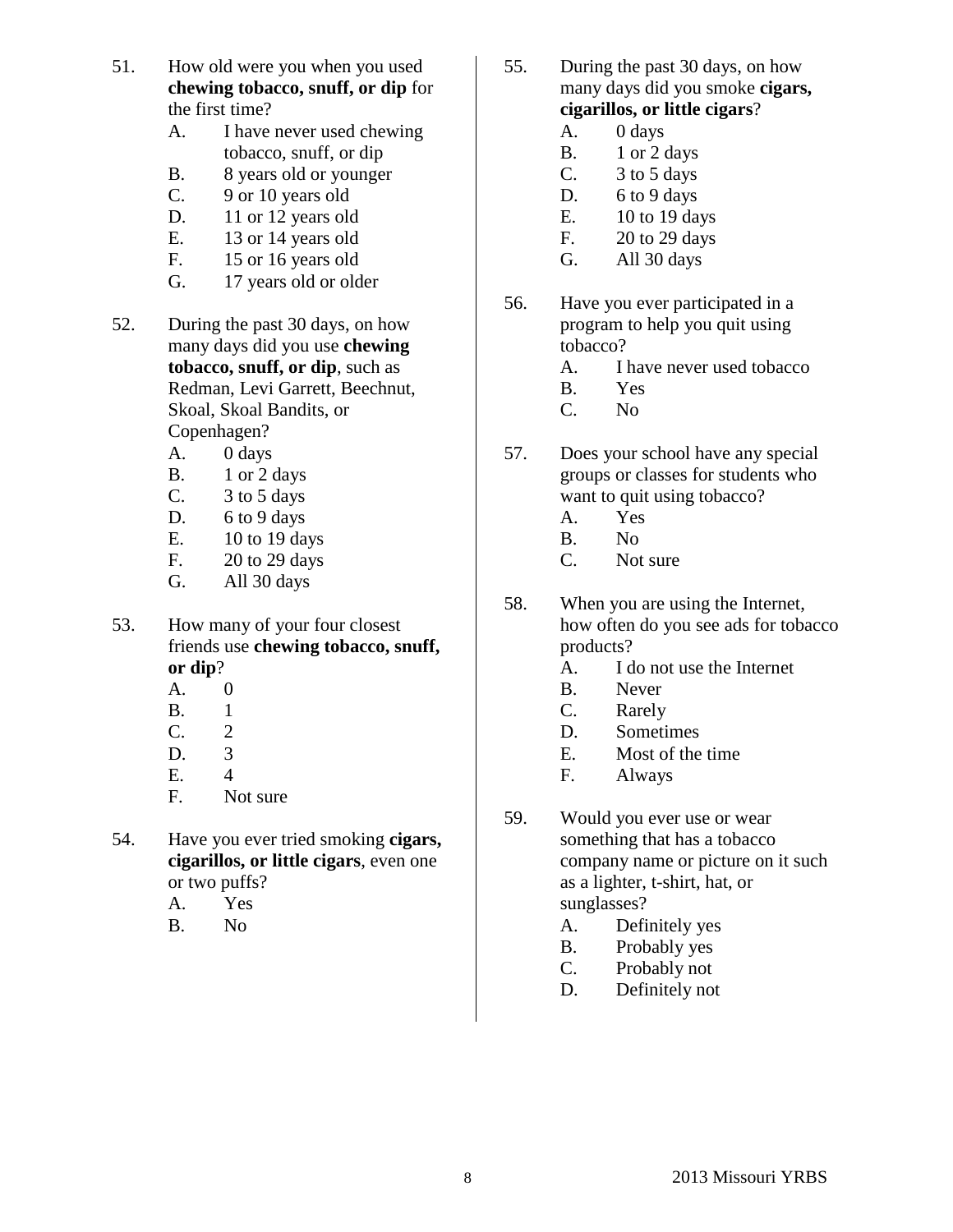**The next 4 questions ask about drinking alcohol. This includes drinking beer, wine, wine coolers, and liquor such as rum, gin, vodka, or whiskey. For these questions, drinking alcohol does not include drinking a few sips of wine for religious purposes.**

- 60. How old were you when you had your first drink of alcohol other than a few sips?
	- A. I have never had a drink of alcohol other than a few sips
	- B. 8 years old or younger
	- C. 9 or 10 years old
	- D. 11 or 12 years old
	- E. 13 or 14 years old
	- F. 15 or 16 years old
	- G. 17 years old or older
- 61. During the past 30 days, on how many days did you have at least one drink of alcohol?
	- A. 0 days
	- B. 1 or 2 days
	- C.  $3 \text{ to } 5 \text{ days}$
	- D. 6 to 9 days
	- E. 10 to 19 days
	- F. 20 to 29 days
	- G. All 30 days
- 62. During the past 30 days, on how many days did you have 5 or more drinks of alcohol in a row, that is, within a couple of hours?
	- A. 0 days
	- B. 1 day
	- C. 2 days
	- D. 3 to 5 days
	- E.  $6 to 9 days$
	- F. 10 to 19 days
	- G. 20 or more days
- 63. During the past 30 days, how did you **usually** get the alcohol you drank?
	- A. I did not drink alcohol during the past 30 days
	- B. I bought it in a store such as a liquor store, convenience store, supermarket, discount store, or gas station
	- C. I bought it at a restaurant, bar, or club
	- D. I bought it at a public event such as a concert or sporting event
	- E. I gave someone else money to buy it for me
	- F. Someone gave it to me
	- G. I took it from a store or family member
	- H. I got it some other way

## **The next question asks about marijuana use. Marijuana also is called grass or pot.**

- 64. During the past 30 days, how many times did you use marijuana?
	- A. 0 times
	- B. 1 or 2 times
	- C. 3 to 9 times
	- D. 10 to 19 times
	- E. 20 to 39 times
	- F. 40 or more times

## **The next 6 questions ask about sexual behavior.**

- 65. Have you ever had sexual
	- intercourse?
	- A. Yes
	- B. No

# 66. How old were you when you had sexual intercourse for the first time?

- A. I have never had sexual intercourse
- B. 11 years old or younger
- C. 12 years old
- D. 13 years old
- E. 14 years old
- F. 15 years old
- G. 16 years old
- H. 17 years old or older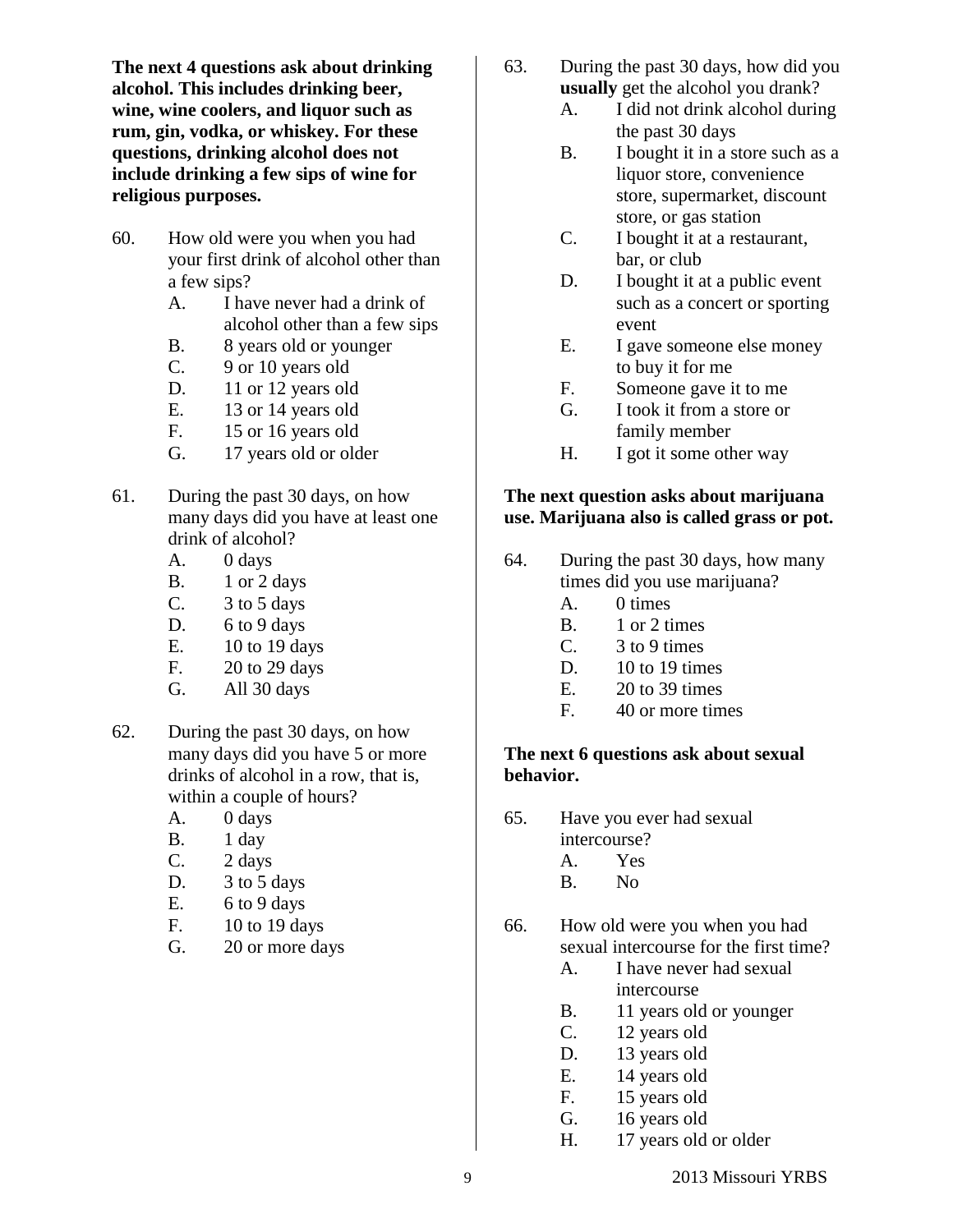- 67. During the past 3 months, with how many people did you have sexual intercourse?
	- A. I have never had sexual intercourse
	- B. I have had sexual intercourse, but not during the past 3 months
	- C. 1 person
	- D. 2 people
	- E. 3 people
	- F. 4 people
	- G. 5 people
	- H. 6 or more people
- 68. Did you drink alcohol or use drugs before you had sexual intercourse the **last time**?
	- A. I have never had sexual intercourse
	- B. Yes
	- C. No
- 69. The **last time** you had sexual intercourse, did you or your partner use a condom?
	- A. I have never had sexual intercourse
	- B. Yes
	- C. No
- 70. The **last time** you had sexual intercourse, what **one** method did you or your partner use to **prevent pregnancy**? (Select only **one**  response.)
	- A. I have never had sexual intercourse
	- B. No method was used to prevent pregnancy
	- C. Birth control pills
	- D. Condoms
	- E. An IUD (such as Mirena or ParaGard) or implant (such as Implanon or Nexplanon)
	- F. A shot (such as Depo-Provera), patch (such as Ortho Evra), or birth control ring (such as NuvaRing)
	- G. Withdrawal or some other method
	- H. Not sure

# **The next 4 questions ask about body weight.**

- 71. Which of the following are you trying to do about your weight?
	- A. **Lose** weight
	- B. **Gain** weight
	- C. **Stay** the same weight
	- D. I am **not trying to do anything** about my weight
- 72. During the past 30 days, did you **take any diet pills, powders, or liquids** without a doctor's advice to lose weight or to keep from gaining weight? (Do **not** count meal replacement products such as Slim Fast.)
	- A. Yes
	- B. No
- 73. During the past 30 days, did you **vomit or take laxatives** to lose weight or to keep from gaining weight?
	- A. Yes
	- B. No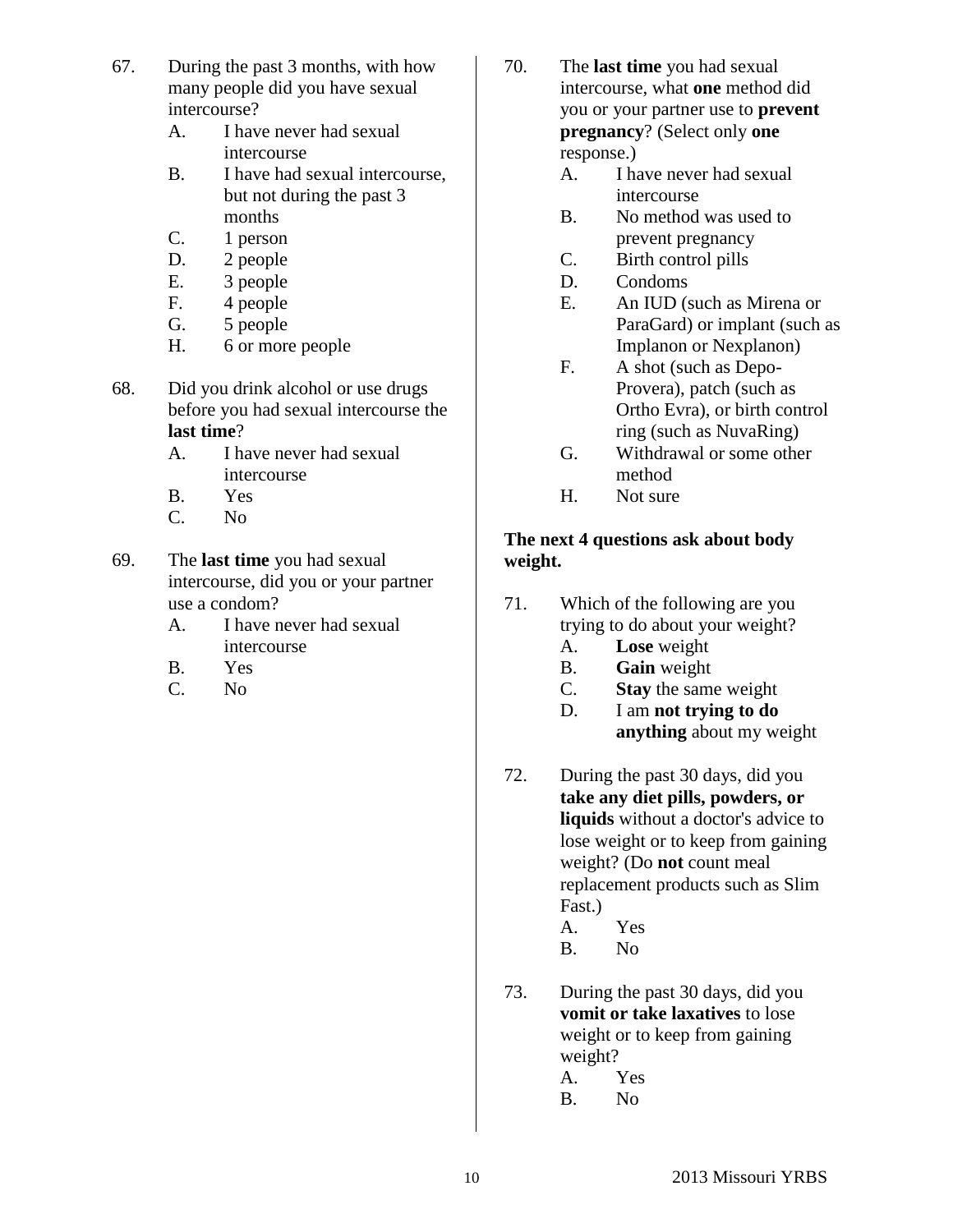- 74. During the past 30 days, did you **skip meals** to lose weight or to keep from gaining weight?
	- A. Yes
	- B. No

**The next 11 questions ask about food you ate or drank during the past 7 days. Think about all the meals and snacks you had from the time you got up until you went to bed. Be sure to include food you ate at home, at school, at restaurants, or anywhere else.**

- 75. During the past 7 days, how many times did you drink **100% fruit juices** such as orange juice, apple juice, or grape juice? (Do **not** count punch, Kool-Aid, sports drinks, or other fruit-flavored drinks.)
	- A. I did not drink 100% fruit juice during the past 7 days
	- B. 1 to 3 times during the past 7 days
	- C. 4 to 6 times during the past 7 days
	- D. 1 time per day
	- E. 2 times per day
	- F. 3 times per day
	- G. 4 or more times per day
- 76. During the past 7 days, how many times did you eat **fruit**? (Do **not** count fruit juice.)
	- A. I did not eat fruit during the past 7 days
	- B. 1 to 3 times during the past 7 days
	- C. 4 to 6 times during the past 7 days
	- D. 1 time per day
	- E. 2 times per day
	- F. 3 times per day
	- G. 4 or more times per day
- 77. During the past 7 days, how many times did you eat **green salad**?
	- A. I did not eat green salad during the past 7 days
	- B. 1 to 3 times during the past 7 days
	- C. 4 to 6 times during the past 7 days
	- D. 1 time per day
	- E. 2 times per day
	- F. 3 times per day
	- G. 4 or more times per day
- 78. During the past 7 days, how many times did you eat **potatoes**? (Do **not** count french fries, fried potatoes, or potato chips.)
	- A. I did not eat potatoes during the past 7 days
	- B. 1 to 3 times during the past 7 days
	- C. 4 to 6 times during the past 7 days
	- D. 1 time per day
	- E. 2 times per day
	- F. 3 times per day
	- G. 4 or more times per day
- 79. During the past 7 days, how many times did you eat **carrots**?
	- A. I did not eat carrots during the past 7 days
	- B. 1 to 3 times during the past 7 days
	- C. 4 to 6 times during the past 7 days
	- D. 1 time per day
	- E. 2 times per day
	- F. 3 times per day
	- G. 4 or more times per day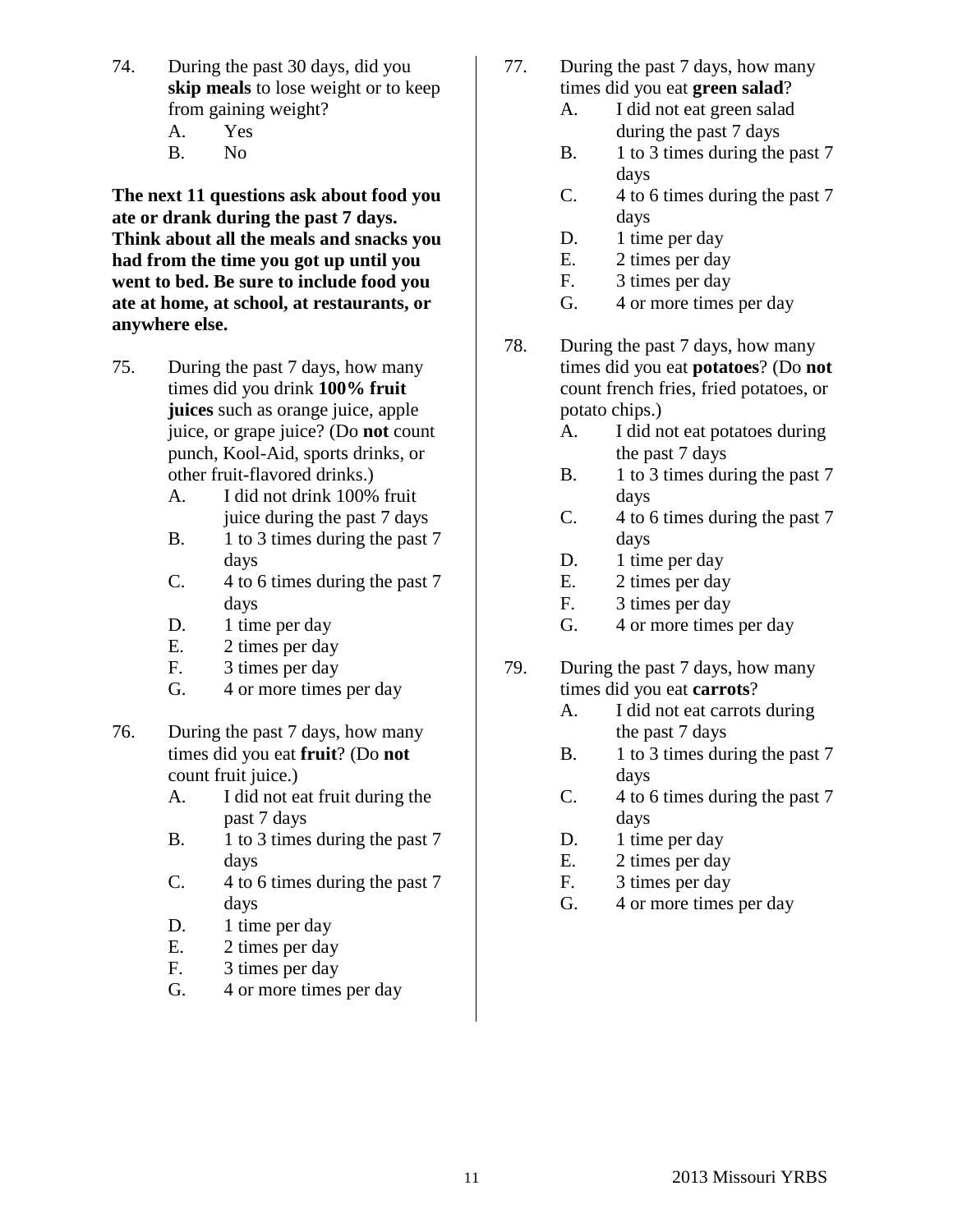- 80. During the past 7 days, how many times did you eat **other vegetables**? (Do **not** count green salad, potatoes, or carrots.)
	- A. I did not eat other vegetables during the past 7 days
	- B. 1 to 3 times during the past 7 days
	- C. 4 to 6 times during the past 7 days
	- D. 1 time per day
	- E. 2 times per day
	- F. 3 times per day
	- G. 4 or more times per day
- 81. During the past 7 days, how many times did you drink a **can, bottle, or glass of soda or pop**, such as Coke, Pepsi, or Sprite? (Do **not** count diet soda or diet pop.)
	- A. I did not drink soda or pop during the past 7 days
	- B. 1 to 3 times during the past 7 days
	- C. 4 to 6 times during the past 7 days
	- D. 1 time per day
	- E. 2 times per day
	- F. 3 times per day
	- G. 4 or more times per day
- 82. During the past 7 days, how many times did you drink **a can, bottle, or glass of a sports drink** such as Gatorade or PowerAde? (Do **not**  count low-calorie sports drinks such as Propel or G2.)
	- A. I did not drink sports drinks during the past 7 days
	- B. 1 to 3 times during the past 7 days
	- C. 4 to 6 times during the past 7 days
	- D. 1 time per day
	- E. 2 times per day
	- F. 3 times per day
	- G. 4 or more times per day
- 83. During the past 7 days, how many **glasses of milk** did you drink? (Count the milk you drank in a glass or cup, from a carton, or with cereal. Count the half pint of milk served at school as equal to one glass.)
	- A. I did not drink milk during the past 7 days
	- B. 1 to 3 glasses during the past 7 days
	- C. 4 to 6 glasses during the past 7 days
	- D. 1 glass per day
	- E. 2 glasses per day
	- F. 3 glasses per day
	- G. 4 or more glasses per day
- 84. What kind of milk do you **usually**  drink? (Select only **one** response.)
	- A. I do not drink milk
	- B. Whole milk
	- C. 2% milk
	- D. 1% milk
	- E. Skim or non-fat milk
	- F. Not sure
- 85. During the past 7 days, on how many days did you eat **breakfast**?
	- A. 0 days
	- B. 1 day
	- C. 2 days
	- D. 3 days
	- E. 4 days
	- F. 5 days
	- G. 6 days
	- H. 7 days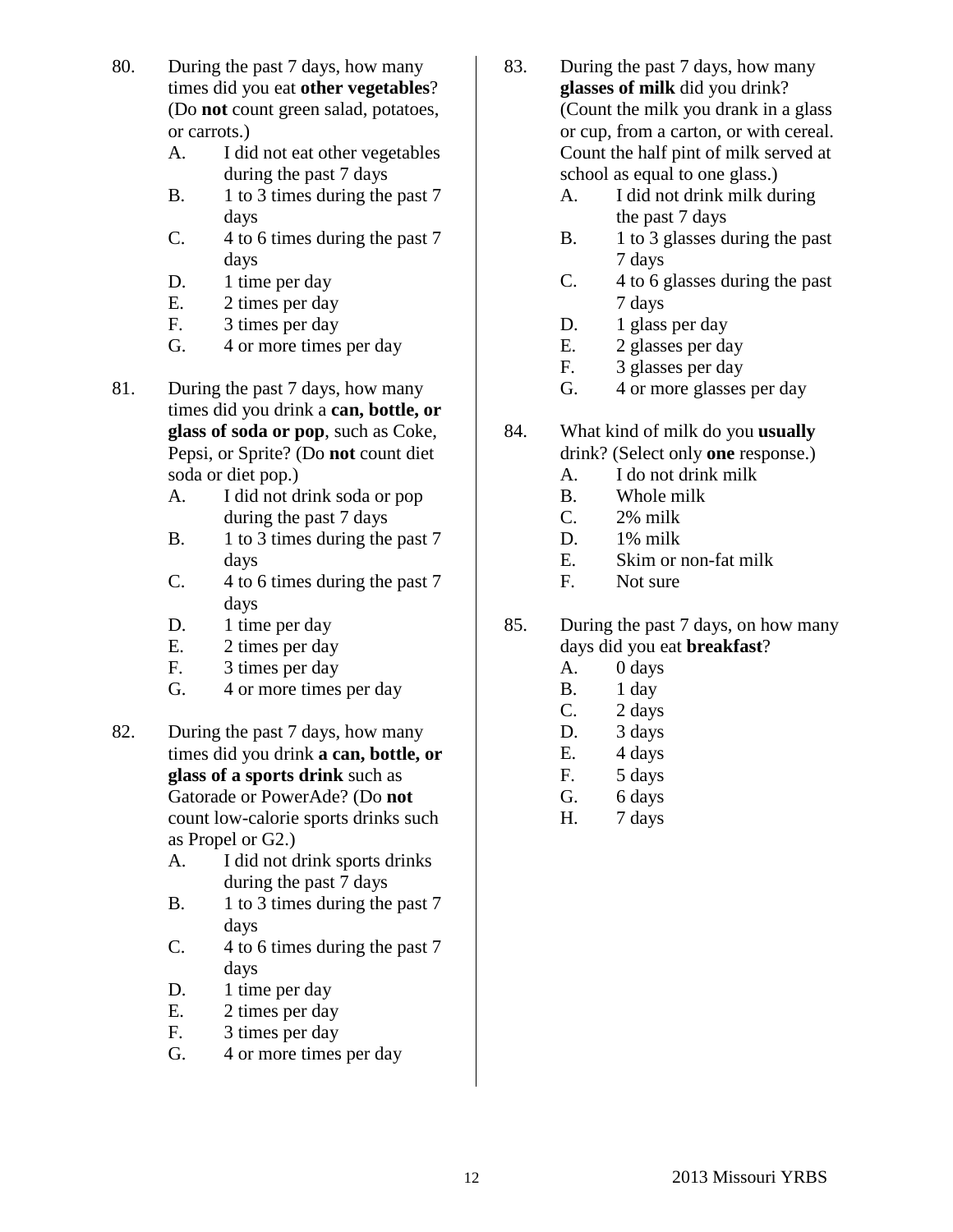**The next 6 questions ask about physical activity.**

- 86. During the past 7 days, on how many days were you physically active for a total of **at least 60 minutes per day**? (Add up all the time you spent in any kind of physical activity that increased your heart rate and made you breathe hard some of the time.)
	- A. 0 days
	- B. 1 day
	- C. 2 days
	- D. 3 days
	- E. 4 days
	- F. 5 days
	- G. 6 days
	- H. 7 days
- 87. On an average school day, how many hours do you watch TV?
	- A. I do not watch TV on an average school day
	- B. Less than 1 hour per day
	- C. 1 hour per day
	- D. 2 hours per day
	- E. 3 hours per day
	- F. 4 hours per day
	- G. 5 or more hours per day
- 88. On an average school day, how many hours do you play video or computer games or use a computer for something that is not school work? (Count time spent on things such as Xbox, PlayStation, an iPod, an iPad or other tablet, a smartphone, YouTube, Facebook or other social networking tools, and the Internet.)
	- A. I do not play video or computer games or use a computer for something that is not school work
	- B. Less than 1 hour per day
	- C. 1 hour per day
	- D. 2 hours per day
	- E. 3 hours per day
	- F. 4 hours per day
	- G. 5 or more hours per day
- 89. In an average week when you are in school, on how many days do you go to physical education (PE) classes?
	- A. 0 days
	- B. 1 day
	- C. 2 days
	- D. 3 days
	- E. 4 days
	- F. 5 days
- 90. During the past 12 months, on how many sports teams did you play? (Count any teams run by your school or community groups.)
	- A. 0 teams
	- B. 1 team
	- C. 2 teams
	- D. 3 or more teams
- 91. On how many of the past 7 days did you do exercises to **strengthen or tone your muscles**, such as pushups, sit-ups, or weight lifting?
	- A. 0 days
	- B. 1 day
	- C. 2 days
	- D. 3 days
	- E. 4 days
	- F. 5 days
	- G. 6 days
	- H. 7 days

## **The next 8 questions ask about other health-related topics.**

- 92. Have you ever had sex education in school?
	- A. Yes
	- B. No
	- C. Not sure
- 93. During the past 30 days, how often did you go hungry because there was not enough food in your home?
	- A. Never
	- B. Rarely
	- C. Sometimes
	- D. Most of the time
	- E. Always